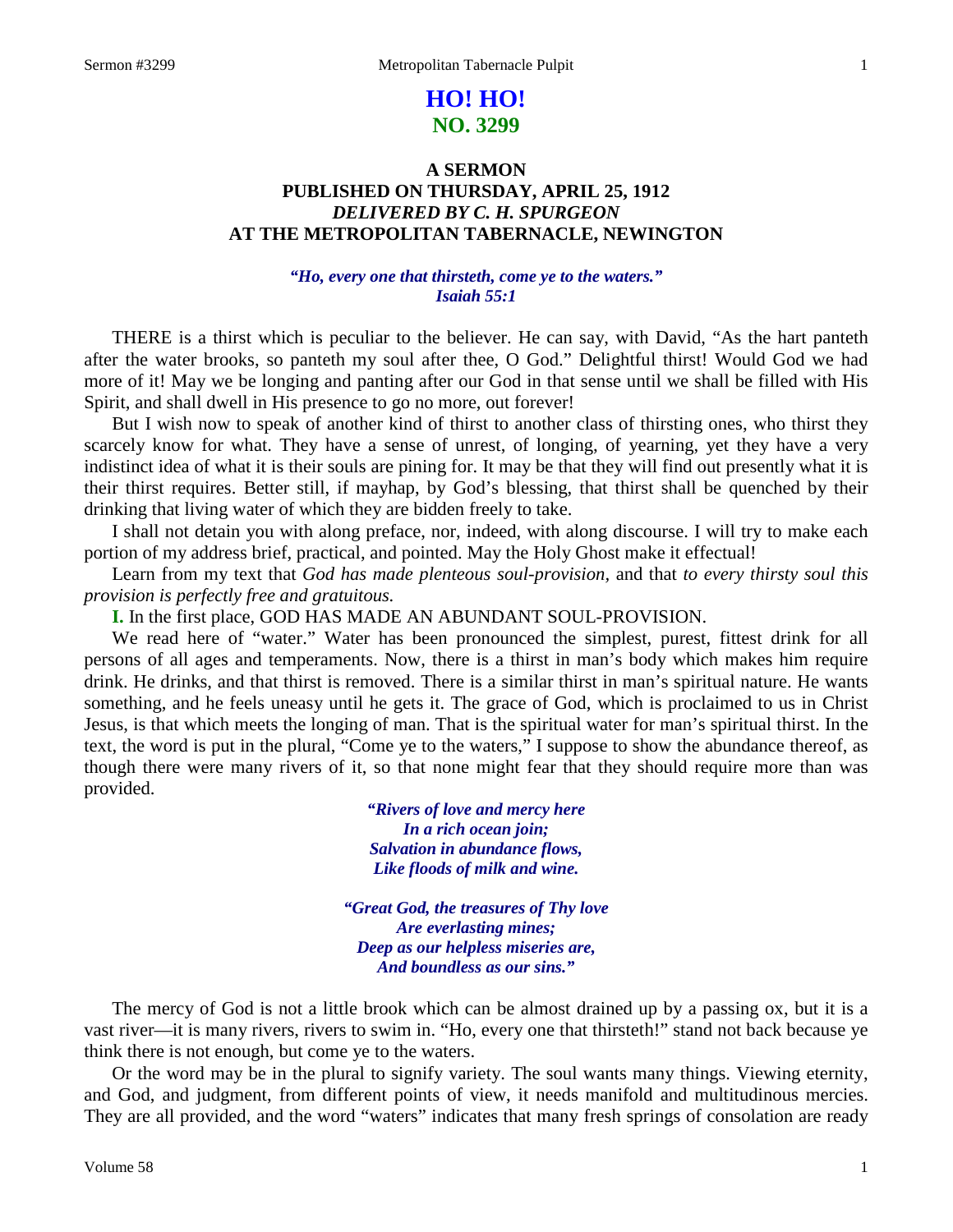for those who thirst for all spiritual blessings as soon as the eye sees or the ear hears tell of them. You need not fear, if you want the pardon of sin, or the renewal of your nature, or guidance in perplexity, or comfort in distress, you need not fear but what you shall find it. "Come ye to the waters."

There is an infinite variety in the grace of God. He is called "the God of all grace." All the grace that all the sinners that ever come to Him can want, they shall find stored up in the Gospel provisions of the covenant of grace. "Ho, every one that thirsteth, come ye to the waters," for God has provided for soulneeds in plentiful abundance and endless variety.

Now, are you thirsting? It surely is not the mere play of imagination, but the sober apprehension of a fact, that convinces me there are persons here who are thirsting in a spiritual sense. Methinks one of them says, "I thirst, *I thirst to have my sins forgiven, and to be reconciled to God*. I know that I have done wrong, for me to plead that I have been innocent would be to add a lie to all my other iniquities.

I am sensible in my inmost heart that I have, both by omission and commission, transgressed the divine law. I deserve punishment, but I would that, by some means, I might be put into the divine favor, I cannot bear to think that God should be angry with me every day, once I laughed at this, but now I feel its meaning, and it is like, an arrow sticking in my loins. Oh, that I could have my Maker to be my Friend! I cannot fight out the battle with Him, He could crush me in a moment, I would, therefore, cast down the weapons of my rebellion, and be reconciled to him."

Come, then, thou thirsty one, come and have what thou wantest! Come and put thy trust in Jesus and thy sin is forgiven, and thou art reconciled, for far off as thou art, thou shalt be brought nigh by the blood of Christ. Dost thou know how? It is thus—God must punish sin, thy sin has incurred penalty, but He exacted thy debt of thy Surety. He punished Jesus for thy sins which thou hast committed, if so be thou believest in Jesus as thy Substitute. He endured, that thou mightest never endure, the whole of the divine wrath. God can now, therefore, without marring His justice, reconcile to Himself the offending sinner, be agreed with Him, receive Him into friendship, ay, receive Him into sonship, and adopt Him as His child.

That troubled conscience of yours will soon have peace if you will but trust in the bleeding sacrifice of the Lamb of God for sinners slain. Put your hands upon His dear head, once crowned with thorns for thee, and thou shalt prove that God is thy Friend, and know that thy sin is forgiven. Ho, every one that thirsteth for pardon and for reconciliation, come ye to the waters, and have there your desire.

I think I hear another say, "I desire that selfsame blessing, but I want something more, *I want to conquer the sin that dwelleth in me,* I want to be pure and holy, I cannot bear to be in the future what I have been in the past, I feel the chains of habit that bind me, I want to snap them off. I would no longer be an example of vice, I want to be a pattern of everything that is lovely and of good repute, but I have struggled against sin, and it gets the mastery over me. I do for a time escape, but still I bear my fetters upon me, and am dragged back to my prison. I cannot be what I would, oh, that I could escape from the power of sin!"

Ah, thou thirsty one, it is a blessed thing to desire as thou desirest and let me tell thee that God will give thee the desire of thine heart, for Jesus died that He might deliver His people from the power of Satan. He came on purpose that He might destroy the power of sin in His people and make them so free that they should not serve sin, but become a people zealous for good works. If thou wilt come to Jesus, and simply believe in Him, that is, rely upon Him, trust Him, His grace will come and refine thee, implanting a new nature, taking away the heart of stone, and giving a heart of flesh, and thou shalt yet put thy foot upon the neck of all thy corruptions, thou shalt cast them out by little and by little, and thou shalt be made meet to be a partaker of the inheritance of the saints in light.

Ho, every one that thirsteth for purity and virtue, and for victory over indwelling sin, let him come to the waters that flowed with the blood from Jesus' side, and let him taste and his thirst shall be appeased forever.

In some persons this soul-thirst takes the shape of *an anxious desire for perseverance and security*. "I would like," says one, "oh, how I would like to know myself saved, and so saved that I never can be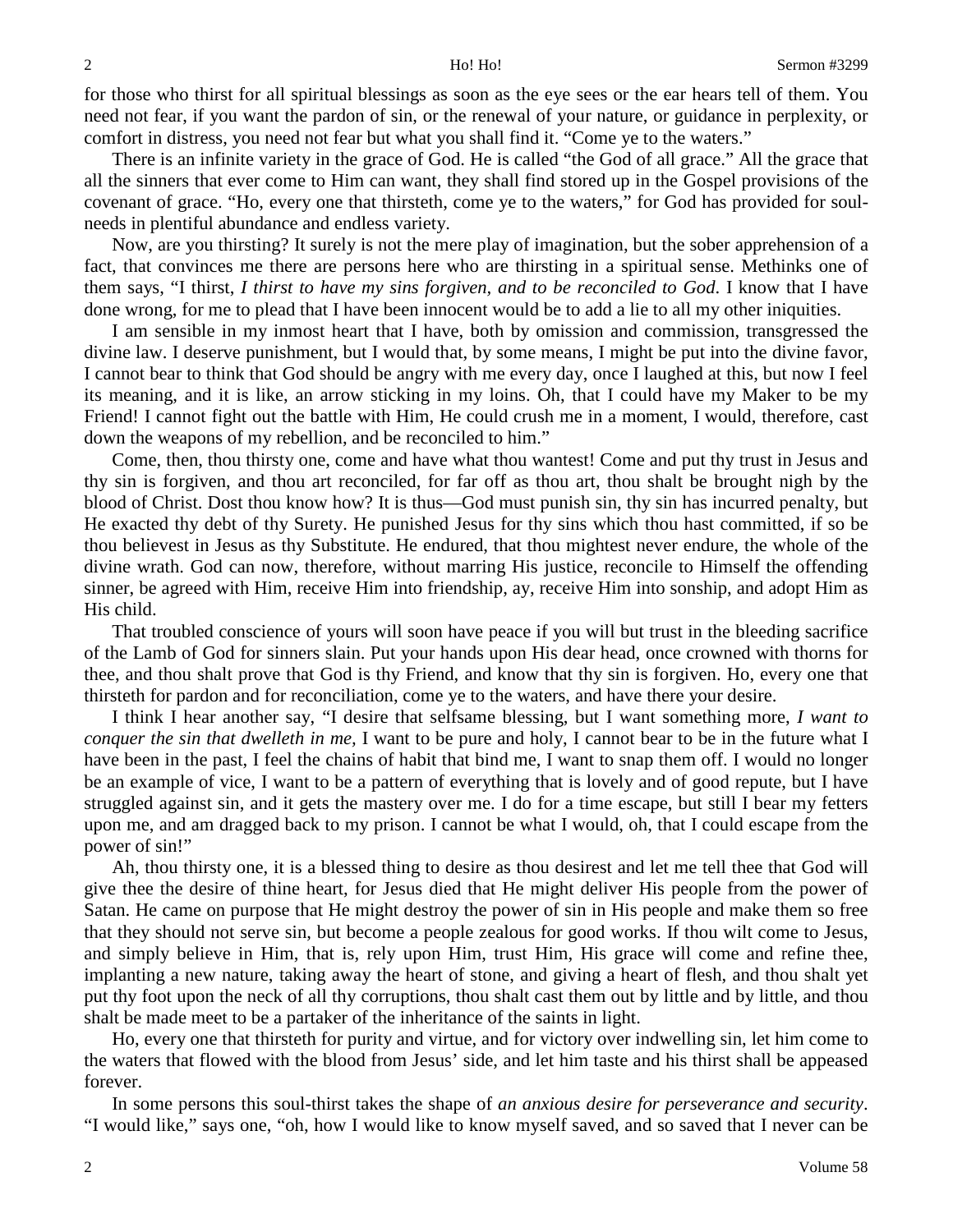lost! Would that I could get on the rock, and feel the steadfastness of my refuge, that I might be able to sing—

# *"'My name from the palms of His hands Eternity will not erase; Impressed on His heart it remains In marks of indelible grace.'''*

I recollect how I longed and panted after this, for no salvation ever seemed to me to be worth the having that would not last me to the end, no sign of grace within seemed worth the having, but a sign that could never be cut off. The dread "peradventure" haunted me lest the enterprise should be after all a failure, and the prospect of final deliverance should be defeated by some superior power of evil. I wanted the indwelling of eternal life, of that life incorruptible which liveth and abideth forever.

Now, such a life as this it is that we read of in the Bible. Jesus said to the woman of Samaria, "Whosoever drinketh of the water that I shall give him shall never thirst; but the water that I shall give him shall be in him a well of water springing up into everlasting life." You who want security, who wish to know that you are saved, and to rejoice in it, may well listen to these words, "Ho, every one that thirsteth, come ye to the waters." If you come to Christ for this blessed satisfaction, you shall have it. Give yourselves up to Christ, and you shall sing, in the words of our song—

> *"I know that safe with Him remains Protected by His power, What I've committed to His hands Till the decisive hour."*

Yes, be your thirst for pardon, for reconciliation, for sanctification, for deliverance from sin, or for perseverance and safety, you shall have any and all of these in the waters which God has made to flow.

There are persons in the world, however, whose thirst takes another form. They have *a thirst for knowledge.* They want to know, to know infallibly. Through how many theories some people wade! There are minds so naturally inclined for cavil and controversy, for reasoning and reconsidering, that the more they study the more skeptical they grow. Ever learning, they never come to the knowledge of the truth. "Oh!" such a man seems to say, "if I could but get hold of something that was true, some fact, some certainty." Well, sir, if thou thirstest for this, let thy soul be given up to a belief in Christ, and thou shalt soon find certainty.

I believe that the religion of Jesus Christ is so certain a truth to that man who has believed it, that it is so verified to his inner consciousness, and so interweaves itself with his entire being, that no proposition of Euclid could ever be more demonstrable, or more absolutely conclusive. We have known and believed the revelation that this Jesus of Nazareth is the Son of God. We have tasted, and felt, and handled the good Word of life. I know, and many here know, that sings we have believed in Jesus we have come to live in an entirely new world. We have broken through the veil that parted us from a kingdom of which we know nothing, and we have been brought into this new kingdom, and live in it, and are as conscious of new sensations, and new emotions, and new sorrows, and new joys as we are conscious of the old sensations which we possessed aforetime.

It is true, sirs, certainly true. Have not our martyrs stood at the stake and burnt for this truth? That is a stern truth for which a man will dare to burn. Twisted as their nerves and muscles were upon the rack, and their very hearts searched after with hot claws of fire by their tormentors, yet have they learned to sing in the midst of anguish, to tell of present enjoyment, and to triumph in the absolute truth of the doctrine whereof they were the witnesses.

If you want to get your foot upon a bit of rock, to feel your footing, and express your conviction, "Now, this is true whatever else is not," you must believe in Jesus Christ. Then you will be no more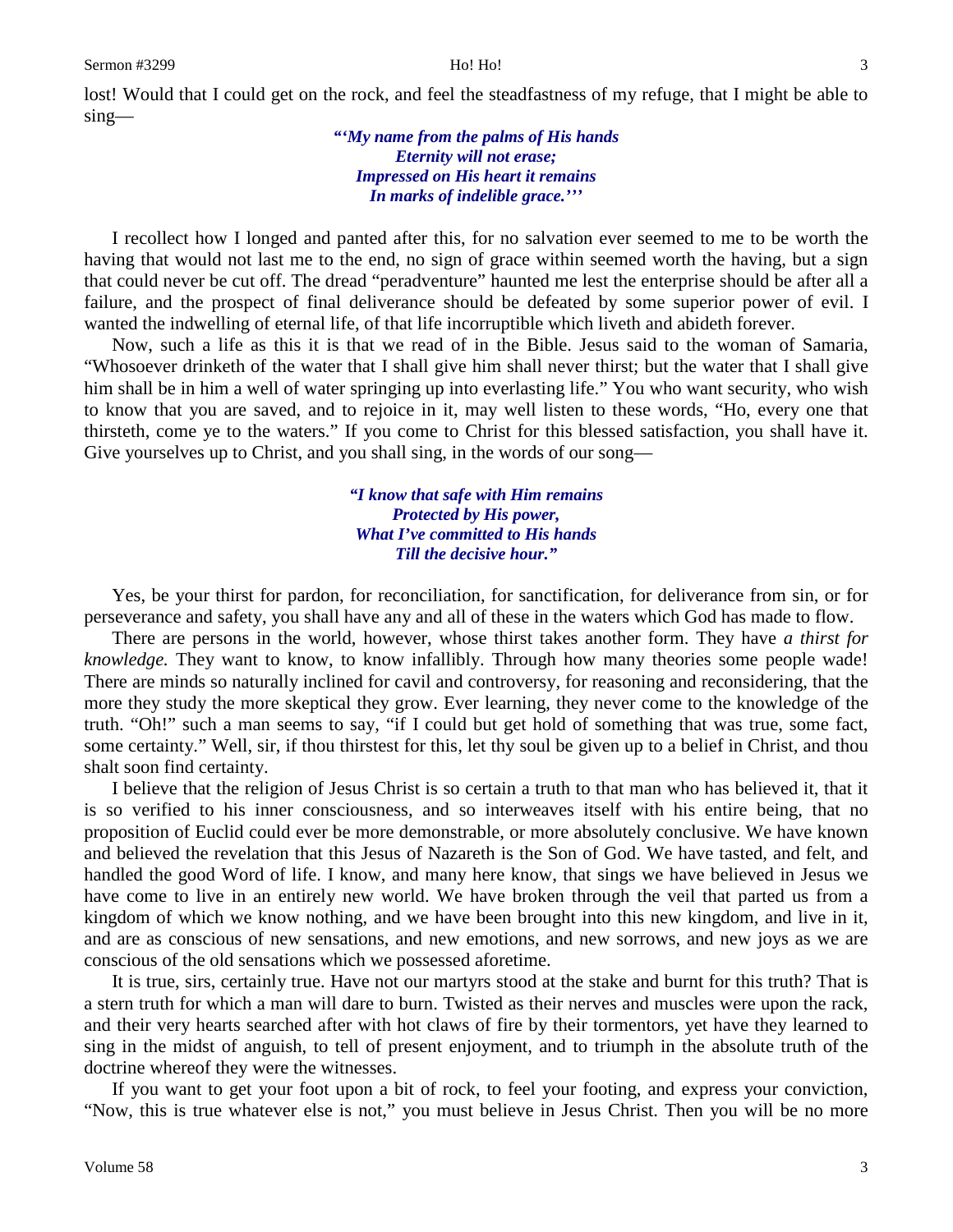shifted about like an unguided vessel, by every wind and every current, but you will be sailing with the heavenly Pilot on board, directing you to the haven of everlasting peace.

But there are those *whose thirst is that of the heart*. It is not so much something to believe, as something to love which they want. Well, my dear friend, if you would have something worthy of your affection, a Person whom you may love to the fullest possible extent, and never be deceived, whom you may adore and never become an idolater, let me say to you—Come ye to the waters, and drink of the love of Christ, for they that love Him much may love Him more, they cannot love Him too much. He never disappoints any confidence that is reposed in Him. His dear, sweet love which He poureth into the souls of those who love Him is recompense for any sorrow they may have endured for His sake, a recompense that makes them forget their wrongs and woes in the exceeding weight of glory which it entails.

Oh! did ye but know my Master, ye would find out that to know Him is to love Him. All things else in this world are insignificant in comparison with Him. As a candle is not to be compared to the sun at noonday, so the joys of this world are not worthy to be mentioned in the same century as the joys of communion with Christ. Get this, and you shall have overflowing joy, you shall be satisfied with marrow and fatness, and drink of the wines on the lees well-refined.

But time would fail me if I were to try to mention all the different forms of soul-thirst. Whatever they may be, God has provided a supply for them all. Sinner, you cannot want anything which God cannot give you, your soul cannot crave for anything but He can bestow it, you cannot be so soul-sick but He has medicine that will heal you, you cannot be so naked but He can clothe you, nor so black but He can wash you, nor so devilish but He can sanctify you, nor so near being damned but He can save you. Christ is All- in-all.

If you are just now ready to die, if you have brought yourself dawn to the gates of the grave by your sin, if you are suffering in the body the results of your iniquities, if your own conscience has pronounced on you the dread sentence of doom—know this, my Master's arm is strong, and long as well as strong, He is able to reach the worst, the vilest, and the most abandoned, and when He once reaches them, He will never let go of them till He has taken them out of the miry clay, and out of the horrible pit, and set their feet upon a rock, and established their goings.

I wish I had an angel's tongue, or could sound a trumpet that would be heard right round this world. How loudly then would I proclaim the glad tidings that God has in store for needy ones everything they want. No sinner need die of famine, for there is no famine in this land of grace. No traveler through this world needs to die of thirst, for the well is deep, and it eternally springs up. No sinner needs to starve, for the oxen and fatlings are killed, and the Gospel message is, "Come, for all things are ready." God grant that, knowing how bountifully all these things are provided, we may none of us keep back, turn a deaf ear to the general call, refuse the special invitation, slight the grace, or scorn the Gospel!

**II.** Observe, secondly, that THE GOSPEL PROVISIONS ARE FREE TO ALL THIRSTY SOULS.

Do you notice the first word of the text? "Ho!" That is like the cry of the salesman at a fair. He calls out to passersby, "Ho! look! listen! turn hither! Here is a bargain, something worth your attention!" So God condescends, as it were, to cry out to those who are busy with this world's cares, its business and its barter, its buying and selling, "Ho! ho! ho! here is something worth your minding, ye that would be rich at little cost, ye that are in want, ye that are in need, ye that would find something that shall exactly meet your case." Ho!—this is the Gospel note, a short, significant appeal, urging you to be wise enough to attend to your own interests Oh, the condescension of God! that He should, as it were, become a beggar to His own creature, and stoop from the magnificence of His glory to cry, "Ho!" to foolish and ungrateful men!

Notice the next words, *"Ho! every one,"*—not some of you that thirst, but every one—you rich ones, you poor ones, you great men, you little men, you old people, you young folk, "Ho! *every one that thirsteth."* Now, it does not say, "Every one except—except—except—." No, no, here is an amnesty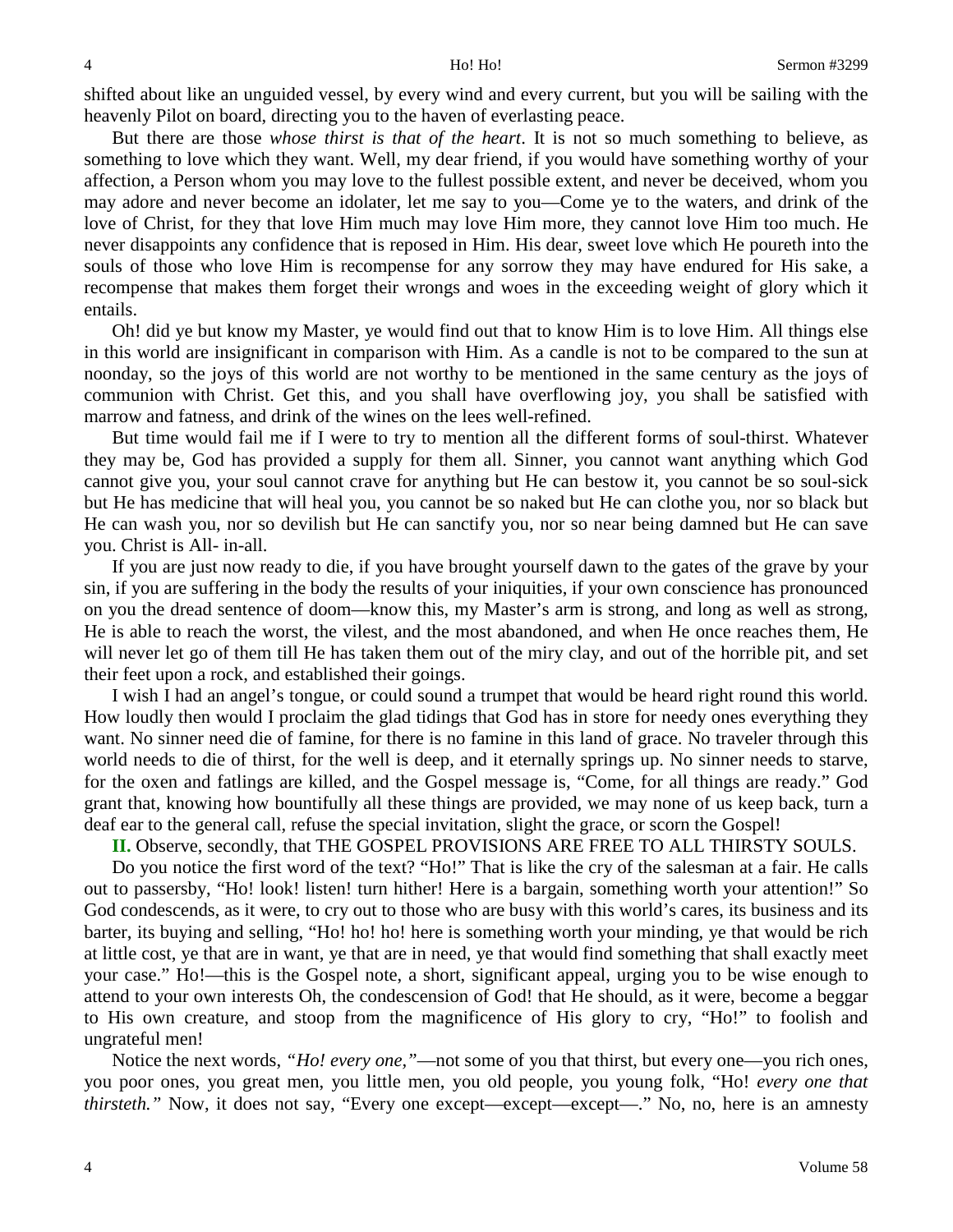And then it is added *"come."* Not "make yourselves ready," not "bring your money," or "prove your title," but "come!" Come just as you are. The coming is believing, trusting. Believe, trust, then, while you are as you are, rely upon Christ, *"come ye to the waters,"* come now. Read the invitation for yourselves, it is written in the present tense. Obey the summons, come, come at once. What though you have no money, you may come and take a drink, for it is freely provided for you.

As I walked over a long, sandy road one day last week, when the weather was sultry, and the heat, far beyond our common experience in this country, was almost tropical, I saw a little stream of cool water, and being parched with thirst, I stooped down and drank. Do you think I asked anybody's leave, or inquired whether I might drink or not? I didn't know to whom it belonged, and I didn't care. There it was, and I felt that, as it was there, it was enough for me.

Nobody was there to call out "Ho!" My inward craving called out "Ho!" I was thirsty, and water was there inviting to my taste. I noticed, after I had drunk, that two poor tramps came along, and they stooped down, and drank in like manner. I didn't find anybody marching them off to prison. There was the stream, and the stream being there, and the thirsty men being there, the supply was suited to their need, and they promptly partook of it.

How strange it is that, when God had provided the Gospel, and men need it, they should require somebody to call out to them, "Ho! ho! ho!" and then they will not come after all. Oh! if they were a little more thirsty, if they did but know their need more, if they were more convinced of their sin, then they would scarcely want an invitation, but the mere fact of a supply would be sufficient for them, and they would come and drink, and satisfy the burning thirst within.

Now, although the Gospel provision is free to all thirsty souls, there are many who cannot believe this. Some cannot believe it because they stumble at the doctrines. What doctrine affrights thee, dear friend? Is it the doctrine of election? Well now, I believe the doctrine of election, and I thank God that I do. It is a precious doctrine, and let me tell you, dear friend, that the doctrine of election shuts nobody out, though it shuts a great many in.

"But I may not come and trust Christ." How do you know that? God says you may, in fact, He says, "He that believeth not is condemned already, because he hath not believed," thus making it a sin not to believe, so you really have such a right to believe that it becomes even your duty. Whatever the doctrine of election may be, or may be meant to be, we will not talk of that just at present, for it is quite certain that it cannot contradict any plain practical direction of Scripture.

Here is a plain text, which no one can gainsay, "He that believeth on him is not condemned." If, then, you believe on Jesus Christ, you are not condemned, election or no election. But let me tell you, if you believe in Christ you are one of His elect, and it is because He elected you that you come to believe in Him, it is because He chose you that you are led to desire Him, and made to accept Him. Let not that doctrine ever terrify you, or provoke your distrust, for if you rightly understand the revelation, it is rather a finger beckoning to Christ than a specter that should intimidate you or drive you away from Him.

Then your spirit of legality will tell you that the Gospel is not free to you. Why not? Oh! because you are not fit to receive it. This, I say, is a spirit of legality, and is clearly contrary to the Gospel. There is no fitness wanted to receive Christ. You see men go to wash. What is the fitness for washing? Why, to be dirty, and that is no fitness. All the fitness a sinner can have for Christ is simply to need Christ. If you are empty, you are fit for Christ, and He will come and fill you. If you are poor, you are fit for Christ to make you rich. He that is sick is fit for a physician, he that is needy is fit for pity, he that is guilty is fit for mercy.

I beseech you, get rid of that pestilent and soul destroying idea of fitness for Christ. You cannot come to God as you are, but you may come to the Savior as you are. All black and unwashed you may come and wash in the fountain which He has opened. Let nothing, then, by way of legality, make you think that the Gospel provisions are not free to you.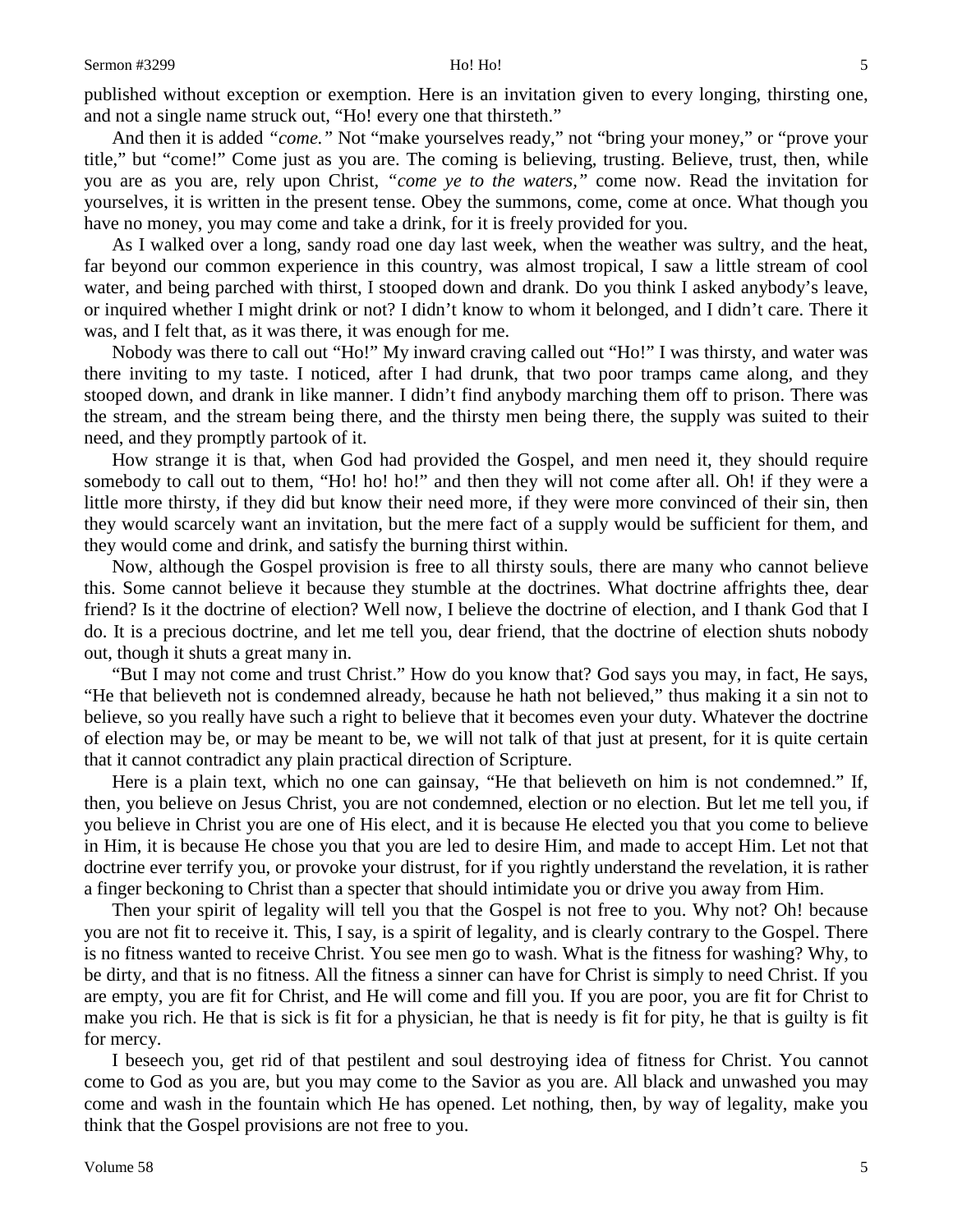But what if your unbelief should tell you that the provisions of grace are not for you because you have been such a great sinner? Did not Jesus come into the world to save the very greatest of sinners? He said, "All manner of sin and blasphemy shall be forgiven unto men." You may have soared as high as the mountains in your sin, but God's flood, like that of Noah, can go over the tops of all your iniquities. Do not limit the Holy One of Israel by your unbelief. Believe Him, and you shall be forgiven, even though you were worse than you are.

Ah, brethren! whatever the devil may say, and whatever your irritated conscience may say against the freeness of God's mercy, I tell you solemnly it is as free to every thirsty one as the drinking fountain at the street corner, as free as the air that blows over the mountain and into the valleys, free to every lung that breathes. So free is the mercy of God. God stints not His mercy when men need it. Be they but thirsty, let them but long for it, and they shall have it. If there be any difficulty, it is on their part, not on God's part. You are not straitened in Him, you are straitened in yourselves.

O guilty sinners, if ye find not mercy, it is not because God is unwilling to give, but because you will not trust Him, because you will not think that He can save you. The prodigal never could have believed his father's heart to be so kind as it was, had he not tried and proved it. Come and try my Master's heart. I tell you that He will blot out your sins like a cloud, and your transgressions like a thick cloud. Only do rest on Him, and you shall find Him better than ever you dreamed Him to be. As for my words, they cannot fully set Him forth. May you be brought to try Him, for then you will be sure to find that He is a mighty Savior.

The provisions of grace must be free to thirsty ones, *why else were they provided?* Wherefore should there be a Savior for sinners if God will not give salvation *to* sinners? Why those wounds, why that bloody sweat, why that thorn-crown, why those expiring throes, if God will not receive sinners? The dying Savior is the best answer to the caviling of unbelievers. He must be willing to forgive who spared not His own Son.

If the Gospel were not free to thirsty ones, wherefore is it published? If it were not meant for you, why are we bidden to tell it you, and to continue sounding it in your ears? If it were meant for a few in a corner, why publish it in the streets? Why gather the crowds together, as we are bound to do, and find out those in the highways and hedges, with a mandate to compel them to come in? Why do all this if God intends to bar the door in their faces? The very fact that the Gospel is preached to the sinner is God's love-token that He will accept you if you will come to Him. Why is there mercy- seat? Why are you allowed to pray, why are you bidden to pray, if God will not hear? This were a mockery of which you cannot accuse God, that He should encourage a sinner to pray with no intention of hearing him.

Let me ask you again—How is it that others have found God's mercy so free when they have come and trusted Christ? Why is that multitude in heaven, all once as guilty as you are, but all having washed their robes in the precious blood of Jesus? Why those on earth who have found peace? They had naught to recommend them any more than you have. They will all tell you that they came just as they were, in all their rags and beggary, and Jesus did not reject them. No, glory be to His name, He received us freely.

Come, then, fellow-sinners, come! May the eternal Spirit draw you now! Even now, "come ye to the waters." Though you have no money and no price, and no goodness, come and rest in Jesus, and find everlasting life. Ho, every one that thirsteth, come ye to the waters." That is my message. There is your welcome. Come, do come. So my errand will speed. So your souls will be blest. So God's name will be glorified. Amen.

### **EXPOSITION BY C. H. SPURGEON**

# *ISAIAH 55*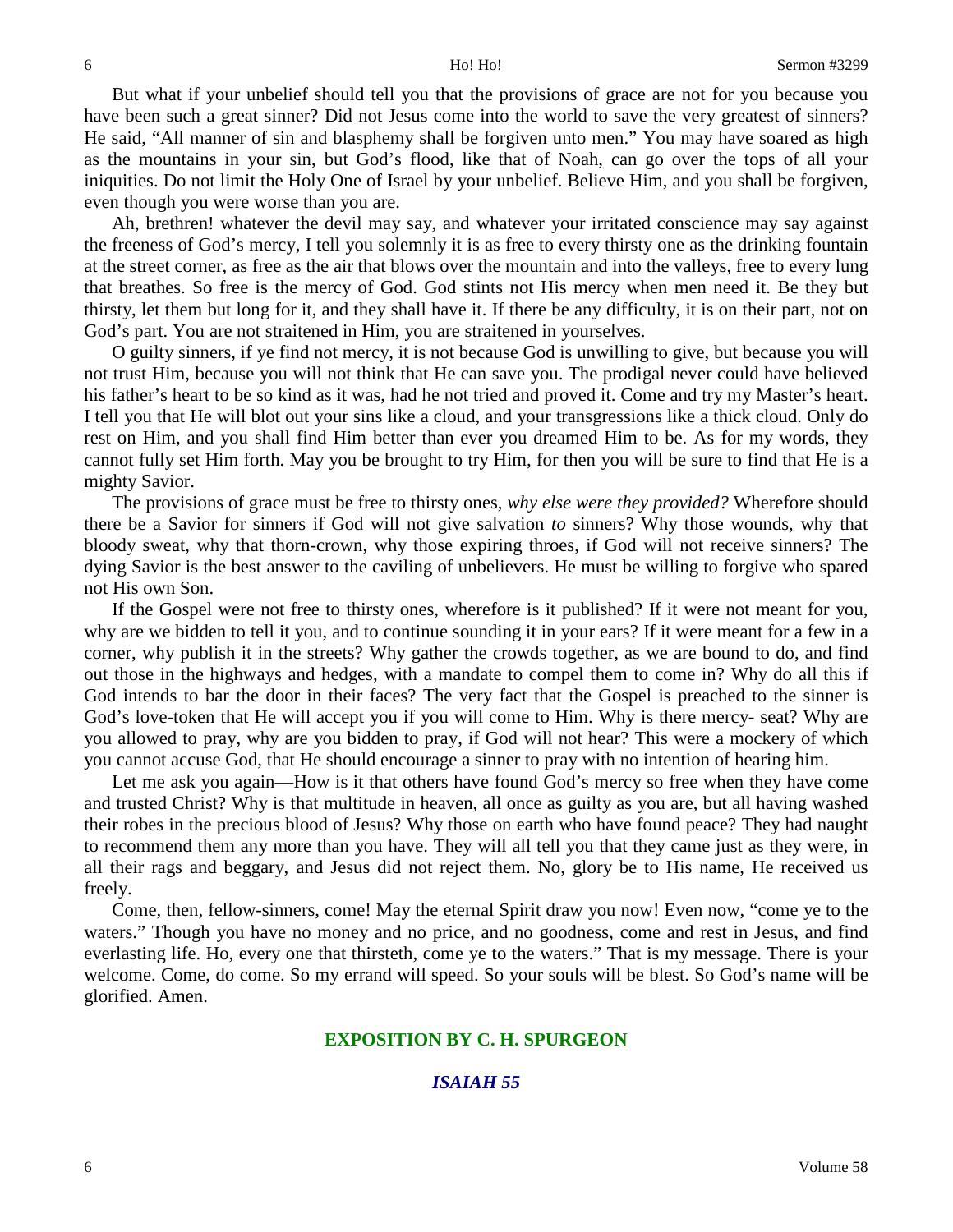**Chapter 55. Verse 1**. *Ho, every one that thirsteth, come ye to the waters, and he that hath no money; come ye, buy, and eat; yea, come, buy wine and milk without money and without price.* [See sermons #1161, "Without Money and Without Price" and #1726, "Buying Without Money"].

The description of Gospel blessings grows sweeter as it advances. "Waters'' first, "wine and milk" next, and still all "without money and without price." We preach no narrow salvation, we rejoice in the covenant of grace, it is the backbone of our theology, but the Gospel hath wide arms, and a loud voice, and persuasive tones, "Ho, every one that thirsteth, come ye to the waters." In Christ there is a full supply for all our necessities—bread and water, yea, there are luxuries sufficient for our largest desires—wine and milk, and He wants us to bring nothing in payment for them, "without money and without price." That is indeed free grace. Some people object to that expression, and say that it is tautology, for grace must be free, but we mean to keep on using it that all may know that grace is free, gratis, all for nothing.

**2.** *Wherefore do ye spend money for that which is not bread? and your labour for that which satisfieth not?*

The less value there is in any religion, the more you have to pay for it. The pardon that costs a shilling is not worth a farthing, but that which costs us nothing is worth more than the whole world.

**2.** *Hearken diligently unto me, and eat ye that which is good, and let your soul delight itself in fatness.* [See sermons #2278, "Feeding on the Word" and #2786, "The Soul's Best Food"].

All that your largest desires can long for you will find in Christ. You shall have not only necessaries, but delicacies, delights that shall satisfy you to the full, you shall not be able to conceive of anything that shall be more rich and full than the grace of God. The Gospel is "that which is good," yea, it is the best food our souls can ever eat, it gratifies, it satisfies, and fills our spirits with holy joy and exhilaration.

**3.** *Incline your ear, and come unto me:—*[See sermons #2092, "God's own Gospel Call" and #2310, "Twelve Covenant Mercies"].

This is the gate by which salvation enters into man—Ear gate—by hearing and believing. "Incline your ear," bend it forward as if you would catch every word, "and come unto me:"—

**3.** *Hear, and your soul shall live; and I will make an everlasting covenant with you, even the sure mercies of David.*

Only think of a covenant made with needy sinners, thirsty sinners, God striking hands with guilty men in the person of Jesus Christ. It is a sure covenant too, not made up of "ifs" and "buts" and "peradventures," but a covenant sealed with blood, and signed by Him who gives an oath with it that He will never turn from it, that you may have "strong consolation.

**4.** *Behold, I have given him for a witness to the people, a leader and commander to the people*. [See sermons #2634, "The Greatest Gift in Time or Eternity" and #2787, "Christ's Triple Character"].

He who is our greater David comes to us to bear witness to the immutable love of God, and to be to us our Captain and our King. Happy are the souls that accept this David to be their Leader. You remember how David, in the cave Adullam, gathered to himself "every one that was in distress, and every one that was in debt, and every one that was discontented, and he became a captain over them." Even so, the great Antitype, David's Son and David's Lord, is willing now to gather to Himself those who are spiritually bankrupt, discontented, and weary with the world, and God says, 'I have given him for a witness to the people, a leader and commander to the people."

**5.** *Behold, thou shalt call a nation that thou knowest not, and nations that knew not thee shall run unto thee because of the LORD thy God, and for the Holy One of Israel; for he hath glorified thee.*

What joy this gives to you who love Him! JEHOVAH has glorified His Son and given to Him the power to call to Himself a people that He knew not in a saving sense, and He shall so call nations that knew not Him that they shall run unto Him. We do not preach the Gospel at haphazard, we are sure of results. If we speak in faith, in the name of Christ, men must be saved, they must run to Christ. It is not left to their option, there is a divine hand that secretly touches the springs of the will of men, so that, when Christ calls them, they run unto Him.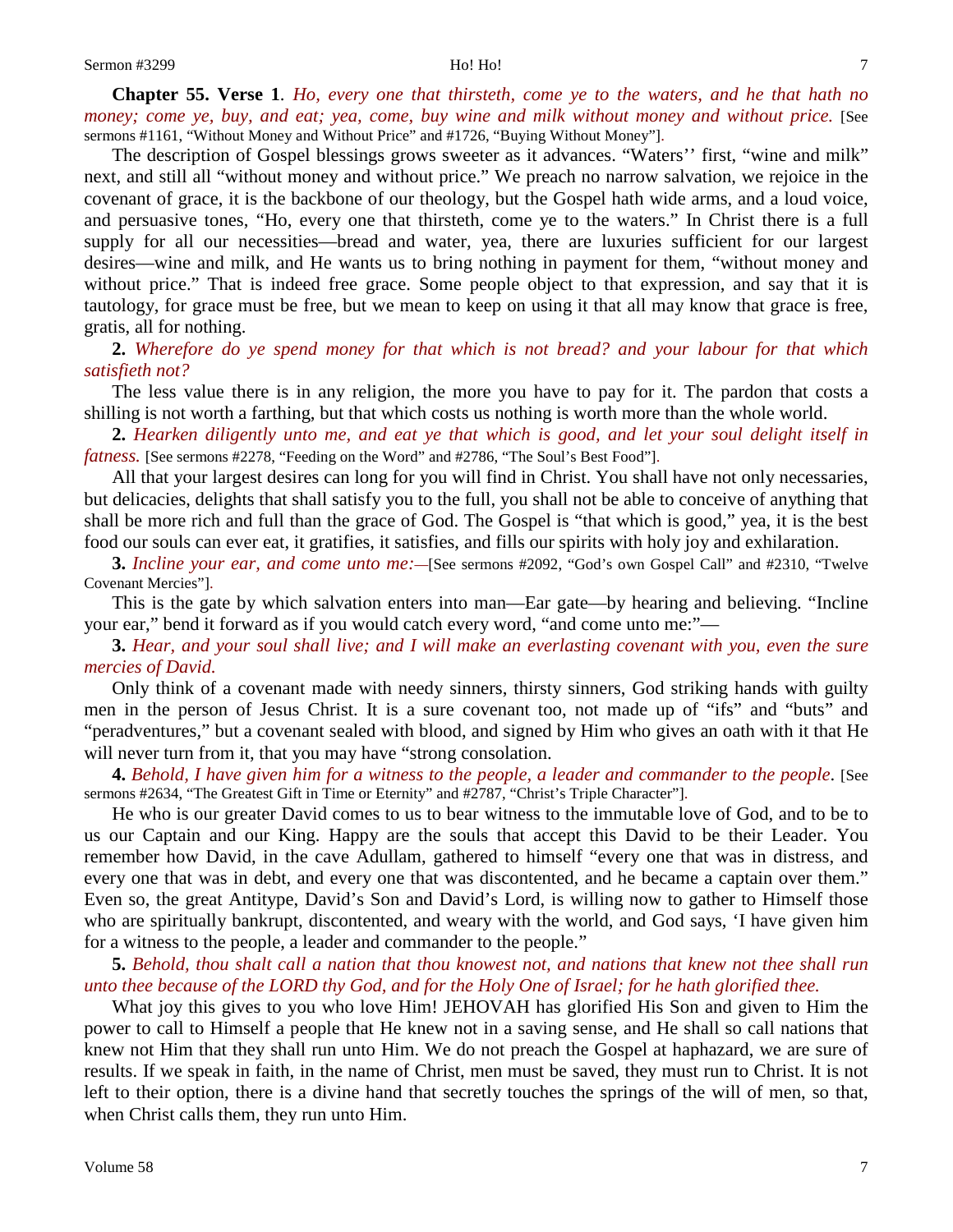Oh, that He would just now call them, even those that are furthest off, that they may run into Him and that He may be glorified! A Savior without souls saved by Him would be only a Savior in name. A head without a body would be a very ghastly thing. A shepherd without sheep would be a man without occupation. A Christ anointed to save the lost, and yet no lost ones coming unto Him, where would His glory be? But sinners, drawn by His almighty grace, run unto Him, and so God glorifies Him.

**6.** *Seek ye the LORD while he may be found, call ye upon him while he is near:*

In those happy Gospel times, when Christ is set forth on purpose that "he may be found," seek Him, call upon Him. He is very near when the Gospel is preached with holy unction, when Christians are praying, when hearts are breaking for the conversion of sinners, and when His Spirit is working in their hearts, that they may repent of sin.

**7.** *Let the wicked forsake his way,—*

It is a bad way, it is a downward way, it is a way that will end in destruction, do not follow it any longer, "Let the wicked forsake his way,"—

# **7.** *And the unrighteous man his thoughts:*

"Thoughts!" says one, "we shall not be hanged for our thoughts." Oh, but you may be damned for your thoughts! No man has really forsaken the way of wickedness until he hates the very thought of wickedness. If your thoughts run after evil, your tongues will soon utter evil, and your hands will soon do evil.

## **7.** *And let him return—*

He is like one who has wandered from his father's house, "let him return." He is like the dove that flew away from Noah's ark, and was ready to faint, "let him return"—

**7.** *Unto the LORD, and he will have mercy upon him; and to our God, for he will abundantly pardon.* [See sermons #1195, "Abundant Pardon" and #2797, "The Need and Nature of Conversion"].

What a blessed word "abundantly" is here! Abundant pardon to cover abundant sin, abundant provocation, abundant rejection of His Word!

**8.** *For my thoughts are not your thoughts, neither are your ways my way, saith the LORD.*

"Saith the Lord," as if He would not leave the prophet to speak any longer on His behalf, He Himself appears upon the scene, and speaks, "For my thoughts are not your thoughts."

No doubt he refers here to the pardon of sin. Our thoughts are narrow, we find it hard to forgive great offences, to forgive many offences, to forgive many offenders, to continue completely to forgive all this is very difficult to man.

**9.** *For as the heavens are higher than the earth, so are my ways higher than your ways, and my thought than your thoughts.*

Think of the biggest thought you ever had concerning God's forgiveness of sins, try again, let your thoughts rise higher still, ye cannot have reached the utmost height yet, "for as the heavens are higher thou than earth," so are His thoughts and ways higher than yours.

**10-11.** *For as the rain cometh down, and the snow from heaven, and returneth not thither, but watereth the earth, and maketh it bring forth and bud, that it may give seed to the sower, and bread to the eater: so shall my word be that goeth forth out of my mouth: it shall not return unto me void, but it shall accomplish that which I please, and it shall prosper in the thing whereto I sent it.*

If you believe this great promise, you shall have the full benefit of it. Let this gracious rain drop on you, and it must refresh you. Let these blessed snowflakes come down on you, and they shall melt into your bosom, and remain there to bless you forever, they shall not go back to God with their mission unfulfilled.

As for us who preach that Word, or teach it in the Sunday school, we may have a full assurance that we shall not labor in vain, nor spend our strength for nought. No, no, the raindrops go not on an errand that can fail, and the snowflakes that fall to the earth accomplish the end for which they are sent. Much more shall the purpose of God's Word be accomplished! Behold, it drops like the gentle rain, like